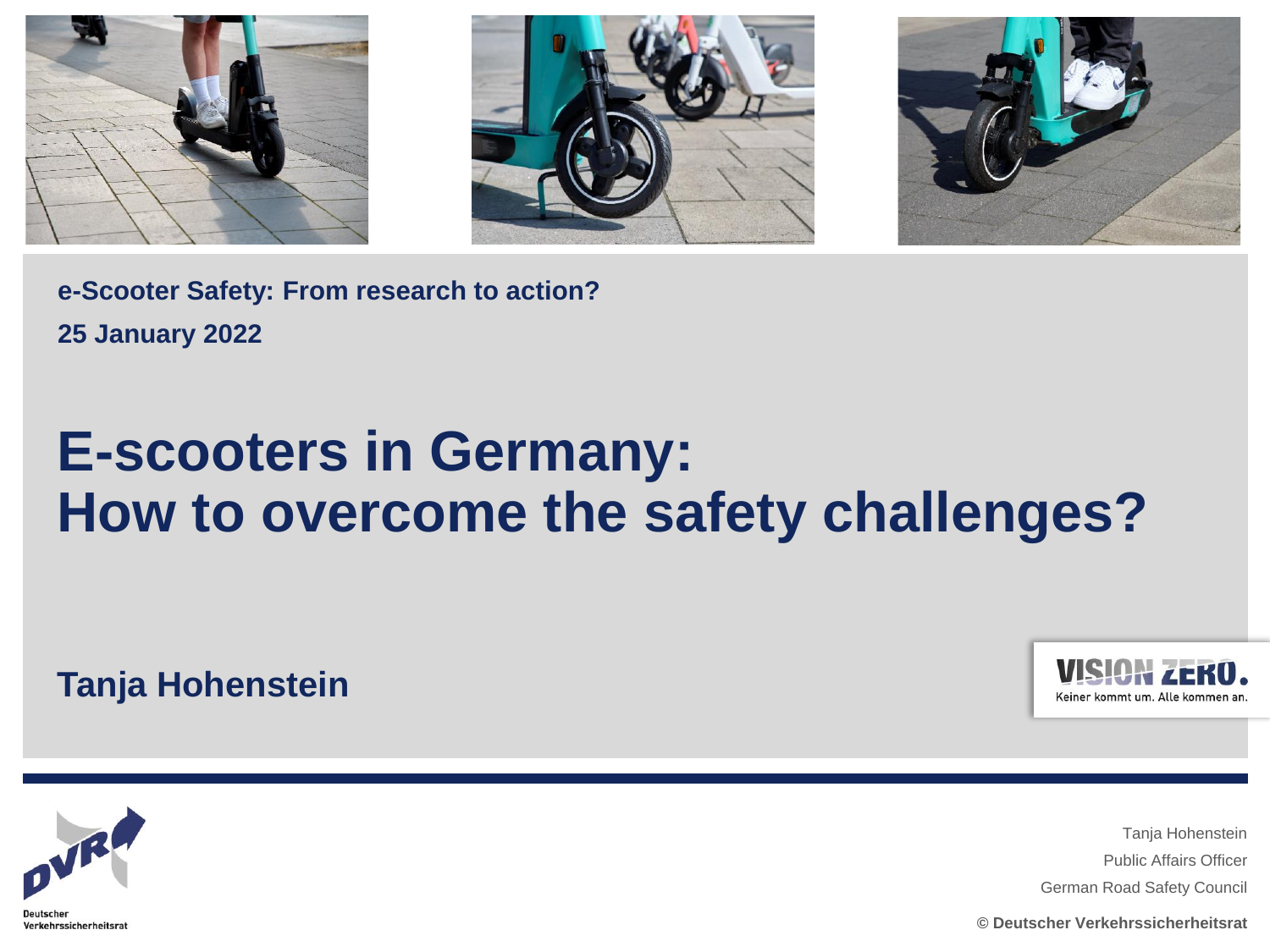# **Key elements of the German PLEV Ordinance (in force since mid June 2019)**

- Electrically propelled **motor vehicles**
- Maximum design speed: 6 20 km/h
- Mandatory: handlebar, lighting, bell



national vehicle operational approval, insurance

- Minimum age: 14
- To be used on cycling infrastructure or roads
- Evaluation until September 2023



[Picture: GDV](https://www.gdv.de/resource/blob/56782/6f2b97cbde23b835004cf2fc757e67e3/e-scooter-medienfoto-2020-2-download-data.jpg) Pressefoto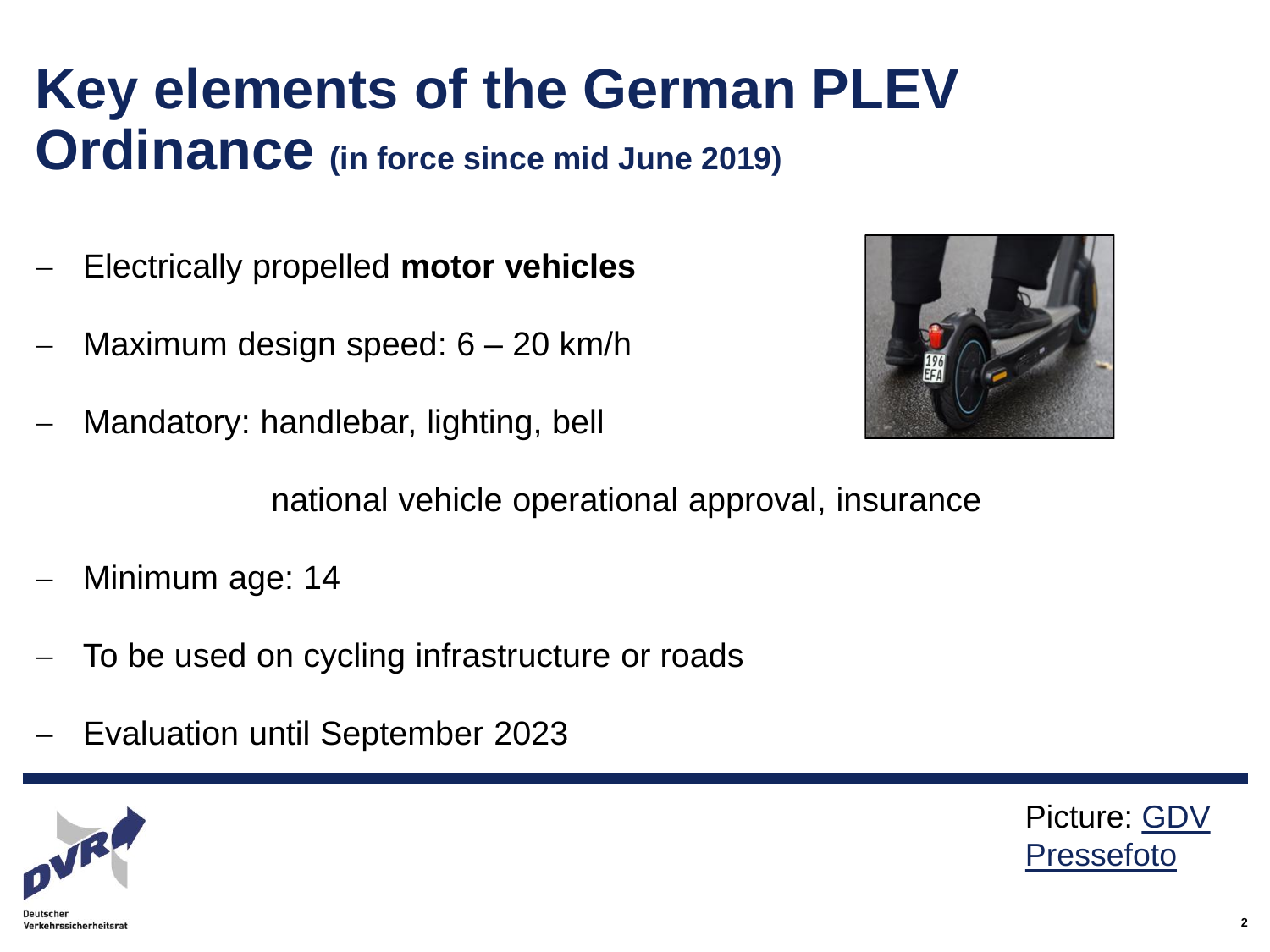# **Accidents involving e-scooters in Germany**

| <b>Period and</b><br>road users<br>involved | <b>Casualties</b> | <b>Killed</b> | <b>Seriously</b><br>injured | <b>Slightly</b><br>injured |
|---------------------------------------------|-------------------|---------------|-----------------------------|----------------------------|
| 01-12 2020<br>all road users                | 2.297             | 5             | 387                         | 1.905                      |
| subset e-<br>scooter users                  | 1.844             | 5             | 344                         | 1.535                      |
| 01-09 2021                                  | 3.826             |               | 551                         | 2.771                      |

(as of 5 January 2022)



Source: German Federal Statistical Office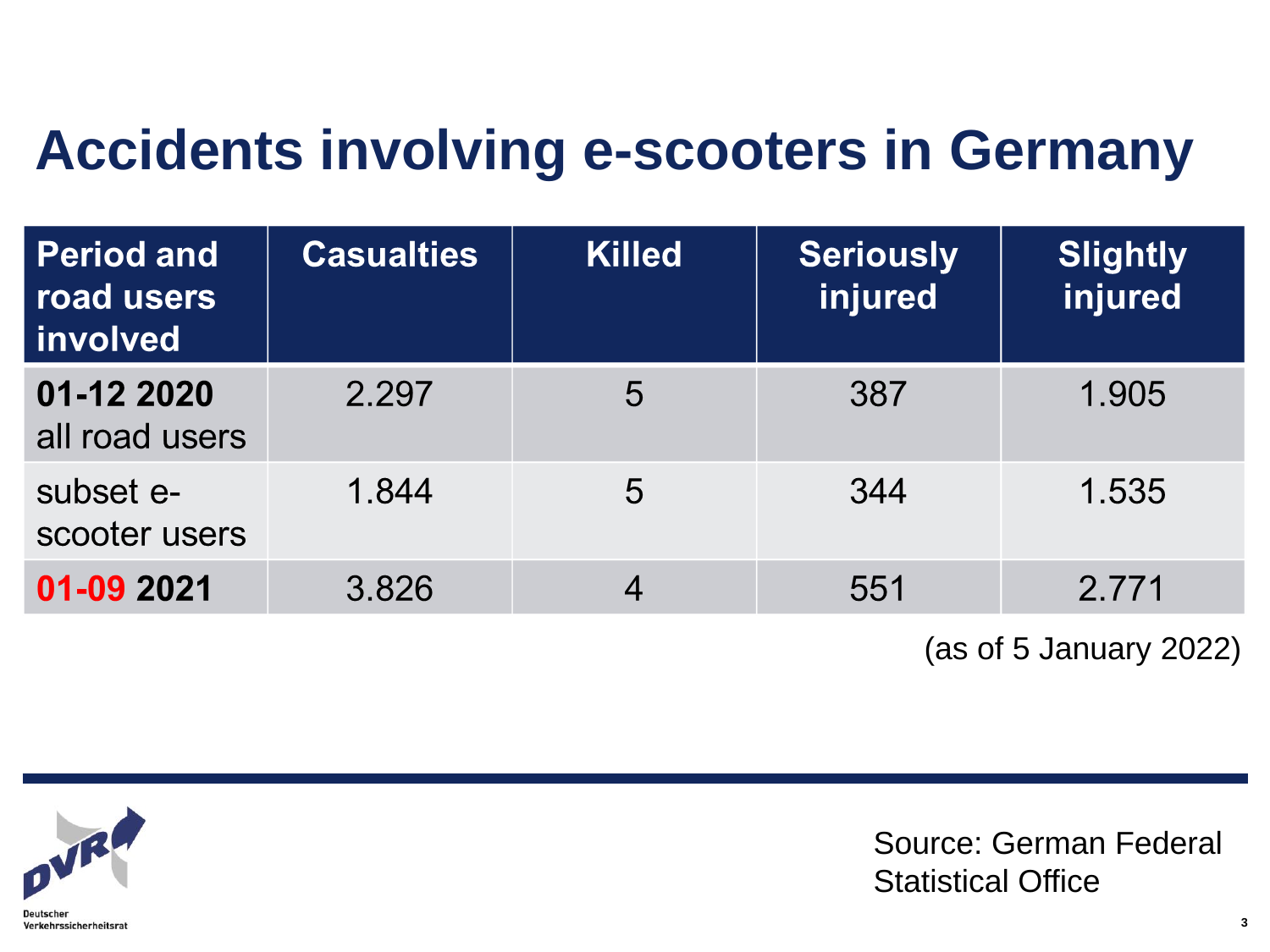# **Road users involved in e-scooter accidents in Germany in 2020**





Source: German Federal Statistical Office, own graph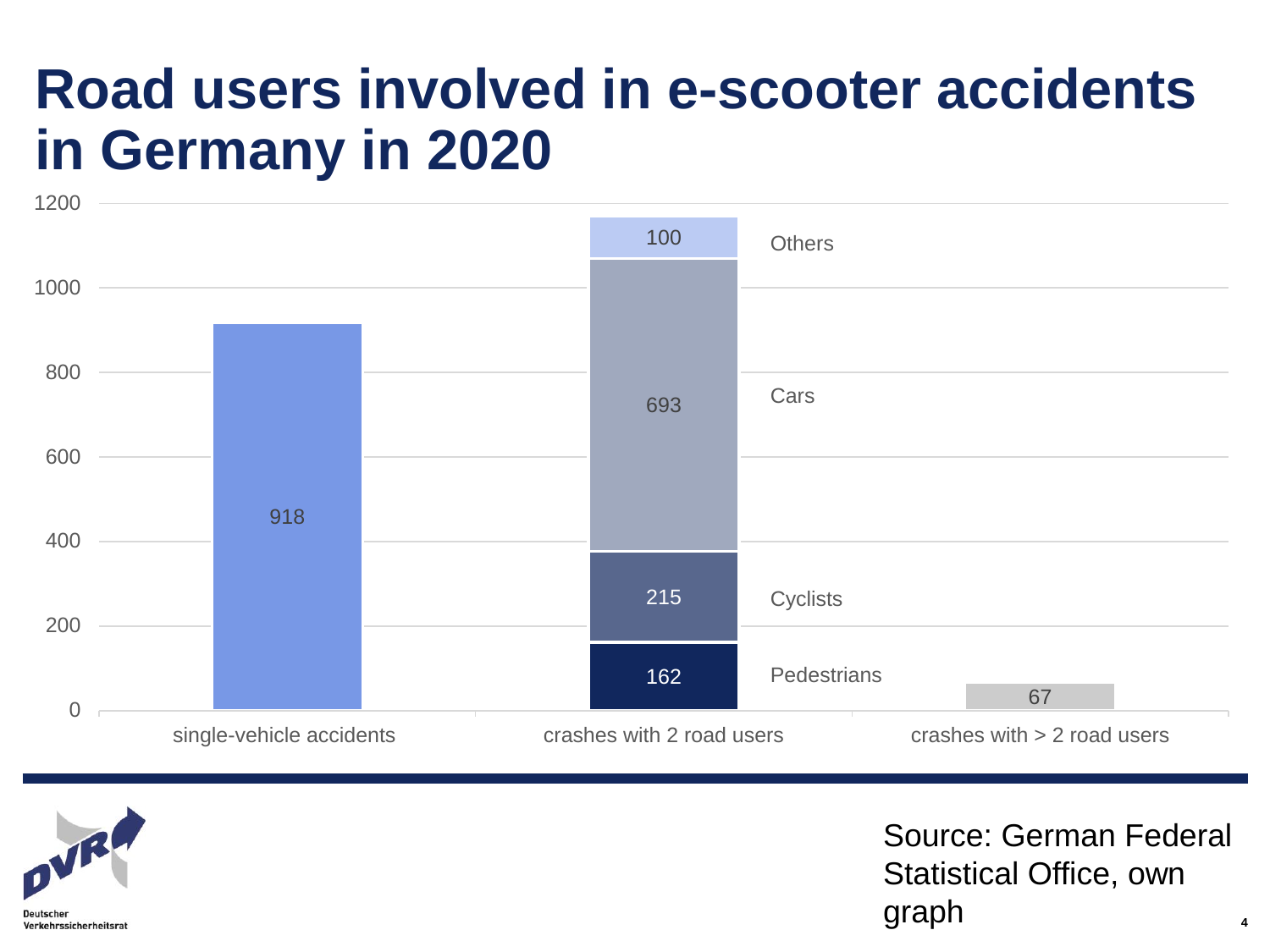# **Further insights from 2020 I**

- > 80% of the casualites: e-scooter users
- main responsible: 70.9% e-scooter users
- **age** of e-scooter users involved in accidents with casualties:
	- $\circ$  76% < 45 years
	- $\circ$  33,7% < 25 years
	- $\circ$  most involved and main responsible: age group 25 to 35 years



Source: German Federal Statistical Office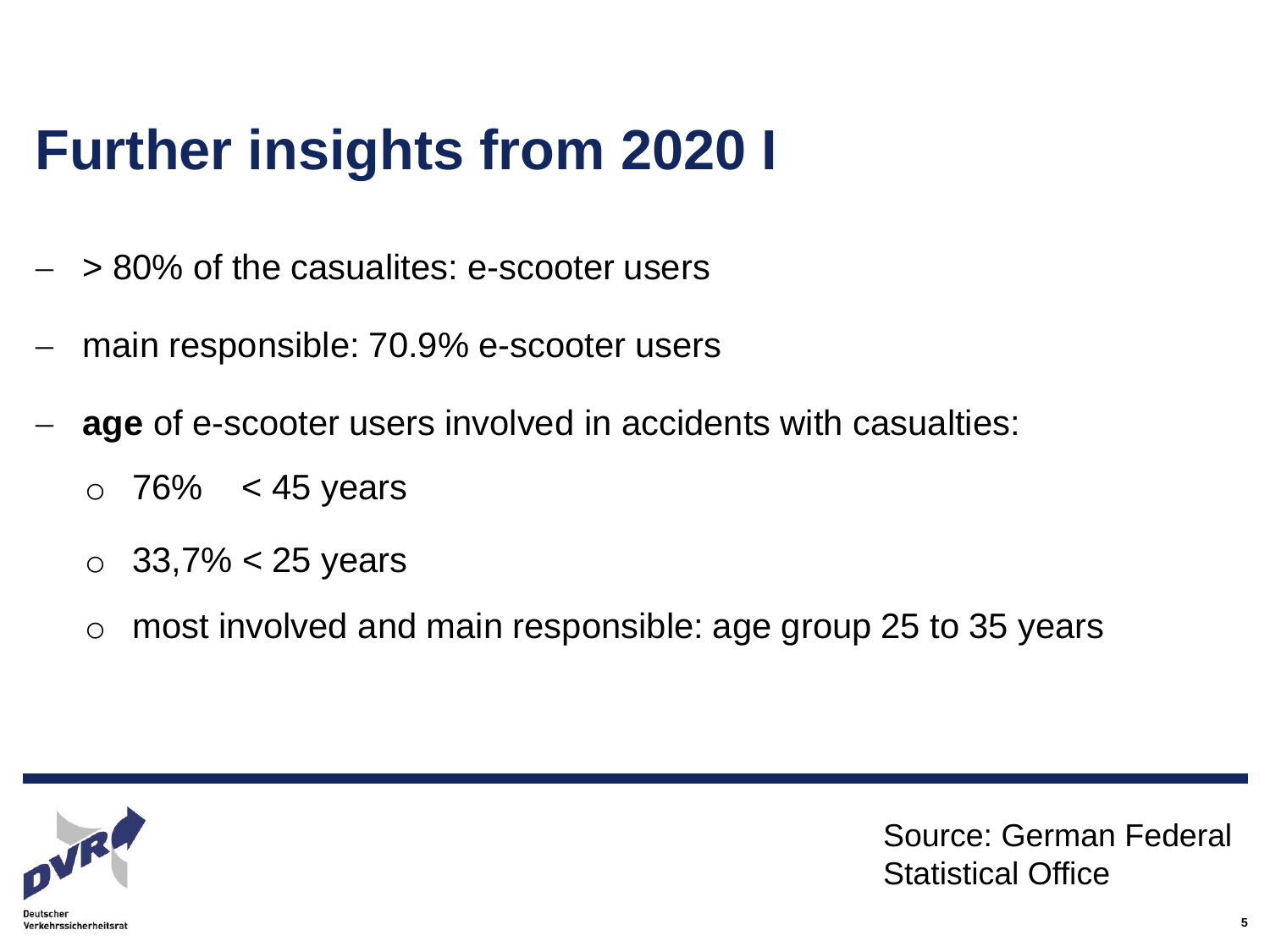# **Further insights from 2020 II**

## main **misbehaviour**:

- o drunk driving
- o wrong use of the road
- o unadapted speed
- main known **accident types**:
	- o driving accident (loss of control)
	- o turning into a road or crossing it
	- o accident between vehicles moving along in carriageway



Source: German Federal Statistical Office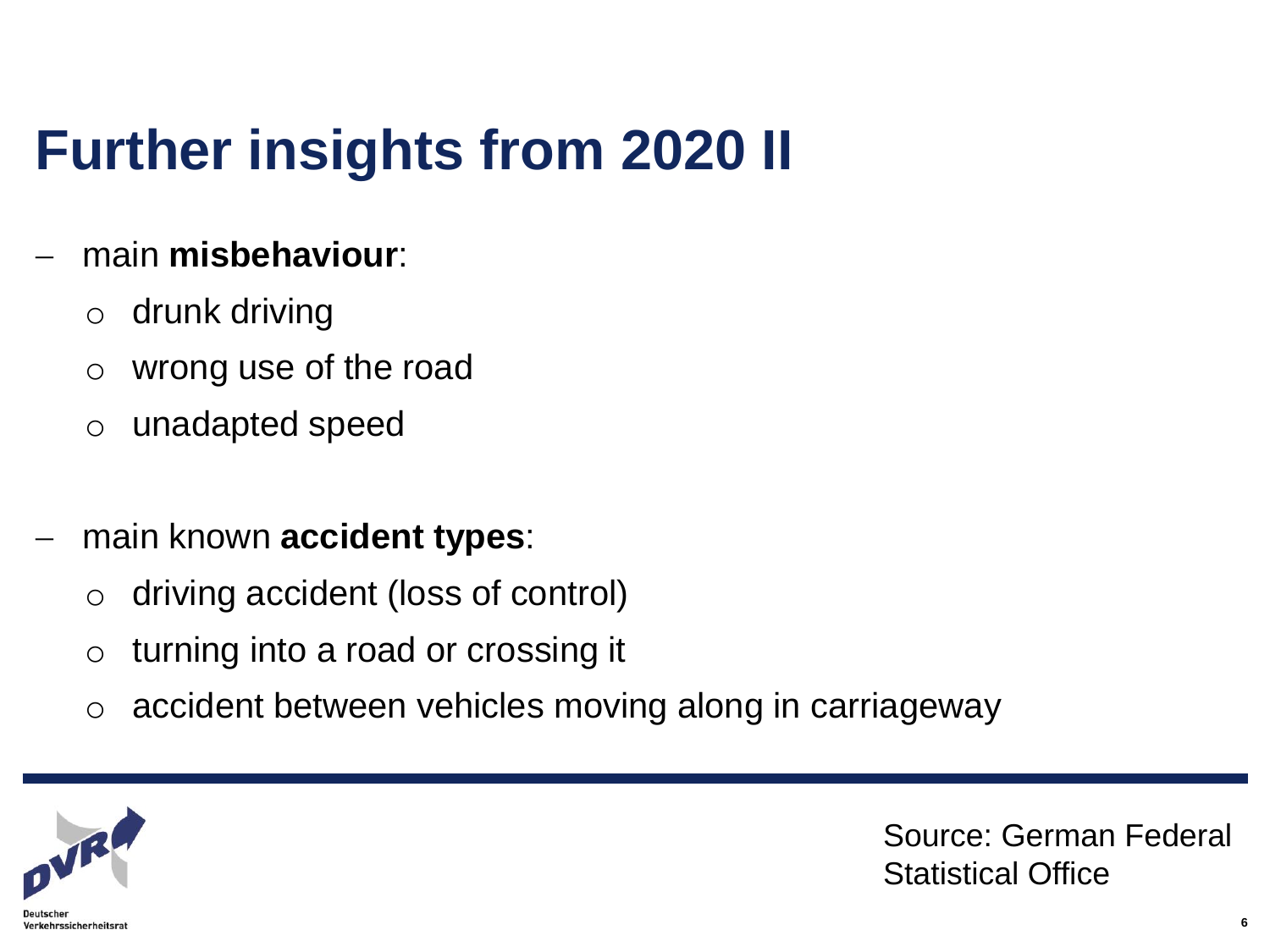# **Campaign: Ride without risk!**





# ITHOU **SK ONE BEER TOO MANY-**ONE LICENCE

#### **RIDING AN E-SCOOTER UNDER THE INFLUENCE CAN COST YOU YOUR DRIVING LICENCE.**





**RIDE WITHOUT RISK!** 



It is not permitted to

**USE THE CYCLE PATH.** E-scooter riders are required to use cycle paths (or the road if these are not available).

**NEVER RIDE ON FOOTPATHS.** 

use footpaths or ride in pedestrian zones.





**RIDE ALONE.** It is not permitted for two people to travel on an e-scooter. Doing this will lead to a fine.

**RIDE SOBER.** Being over the 0.05% limit risks at least a fine (£500), a 1-month driving ban and 2 licence points.





**PARK WITH CARE.** Always leave the e-scooter in a place that does not hinder anyone or block their way.

**WEAR A HELMET.** Even though it is not mandatory to wear a helmet, we strongly recommend you do.



Federal Ministry of Transport and Digital Infrastructure



German Road Safety Council on the basis of a decision by the German Bundestag

**Supported by:** 

**Source: German Road Safety Council**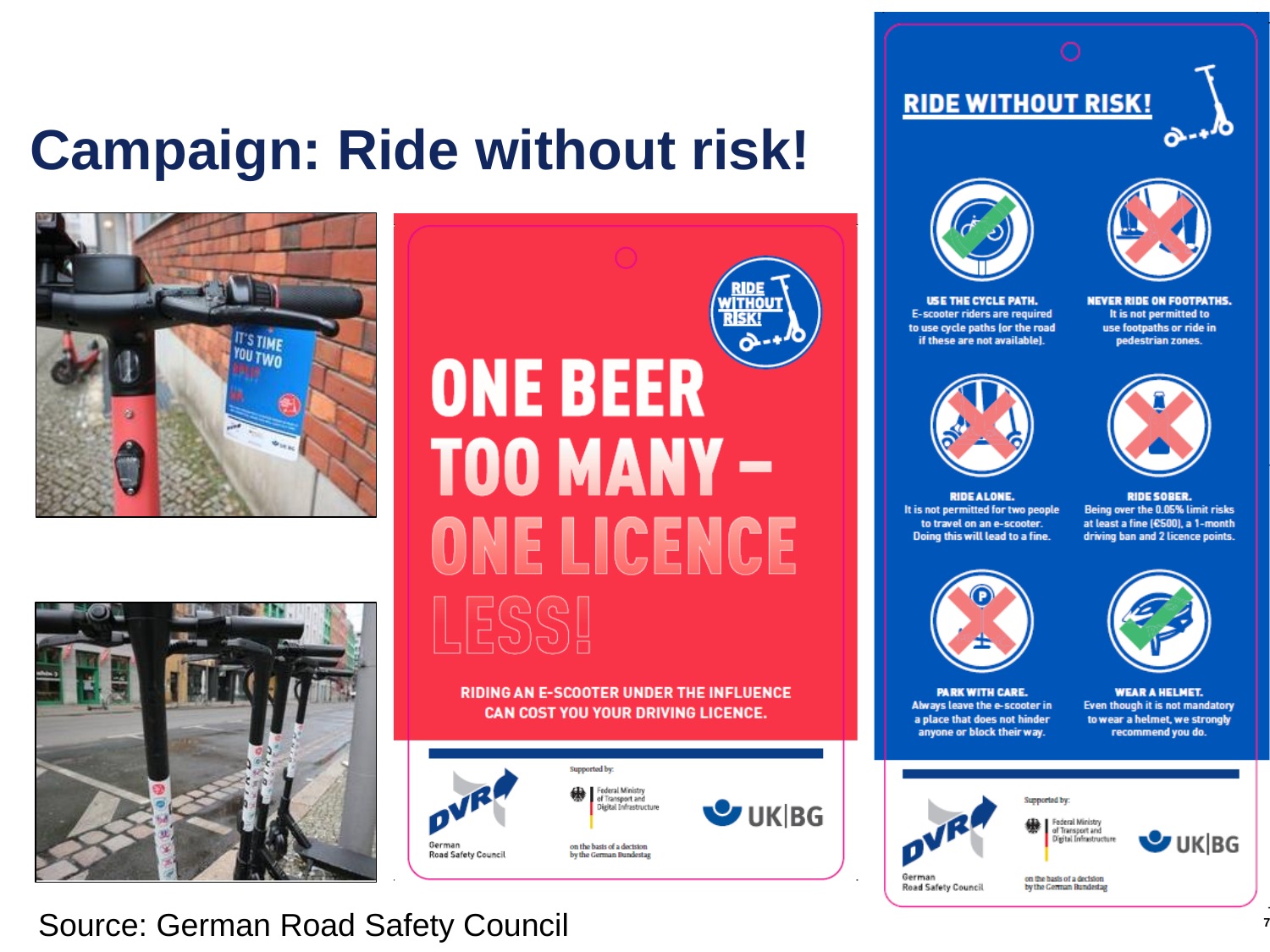#### THE FEATURES AN **E-SCOOTER SHOULD HAVE**



- 1. The personal light electric vehicle must have a handlebar and may achieve a maximum speed of 20 km/h.
- 2. Its power must be limited to 500 watts (1,400 watts in the case of self-balancing vehicles).
- 3. Two brakes that work independently of one another are mandatory. They must also be able to bring the vehicle to a standstill and engage at full speed.
- 4. A bell is likewise mandatory, as are front and rear lights.
- 5. The vehicle may weigh no more than 55 kilograms (kerb weight]. Also, it may not be more than 70 centimetres wide, 1.4 metres tall and 2 metres long.

#### **BEFORE USE**

#### **OBSERVE THE MINIMUM AGE**

You do not need any kind of driving licence to use an e-scooter, but users must be at least 14 years of age.

#### PUT YOUR SMARTPHONE AWAY

Put your phone in your pocket before you set off. Holding a smartphone in your hand while using a vehicle is a violation of the Road Traffic Act (StVO).

#### **WEAR THE RIGHT SHOES**

Wearing sturdy footwear allows you to stand on an e-scooter safely. You can soon become unstable if wearing flip-flops, especially when accelerating or when taking corners.

#### **CHECK THE INSURANCE PLATE**

As e-scooters are considered personal light electric vehicles/ motor vehicles, they are subject to compulsory insurance. A new insurance plate is needed every year.

#### **CHECK THE LIGHTS**

222

E-scooters must be equipped with functioning front and rear lights so that they are visible in the dark.

#### **MORE INFORMATION AT** WWW.RUNTERVOMGAS.DE

#### **IMPRINT**

Published by: **Federal Ministry of Transport** and Digital Infrastructure (BMVI) Invalidenstraße 44 **10115 Berlin** www.bmvi.de

German Road Safety Council (DVR) Auguststraße 29 53229 Bonn www.dvr.de

As at: October 2019





#### **NEW SCOOTERS ARE TAKING OVER THE STREETS**

#### Tips for using e-scooters safely

#### **FIVE NO-NOS**



SAME BLOOD ALCOHOL LIMIT AS IN A CAR Drivers are committing an offence if their level is at least 0.3% and their conduct is conspicuous. From 0.5%, they risk at least a fine, a one-month driving ban and two points on their licence. There is a ban on alcohol for novice drivers and drivers under 21.



#### **NOT IN PAIRS** E-scooters are designed to be used by one person only.

**NOT SIDE BY SIDE** 

#### Personal light electric vehicles must be ridden one behind the other.

#### **NOT ON THE SIDEWALK**

**NO BAGS ON HANDLEBARS** 

other items.

E-scooters may not be ridden on the sidewalk. If a path is shared with pedestrians, the pedestrians have priority. You must go at a walking pace in traffic-calmed areas.

The handlebar must remain free of bags and



E-scooter users should always wear protective headgear. **PRACTICE BEFORE YOUR FIRST JOURNEY** Acceleration, corners and braking are often underestimated. Uneven surfaces

**FIVE REQUESTS** 



**WEAR A HELMET** 

Whether turning left or right, you must signal a change in direction.

#### **PARK WITH CARE** Parking on the sidewalk is permitted as

long as no people or routes are obstructed. Please observe the local regulations.

PUSH IN PARKS WITH NO CYCLE PATHS E-scooter users must use cycle paths. If there are no such paths in a park, you must get off and push.



## Source: Flyer Runter vom Gas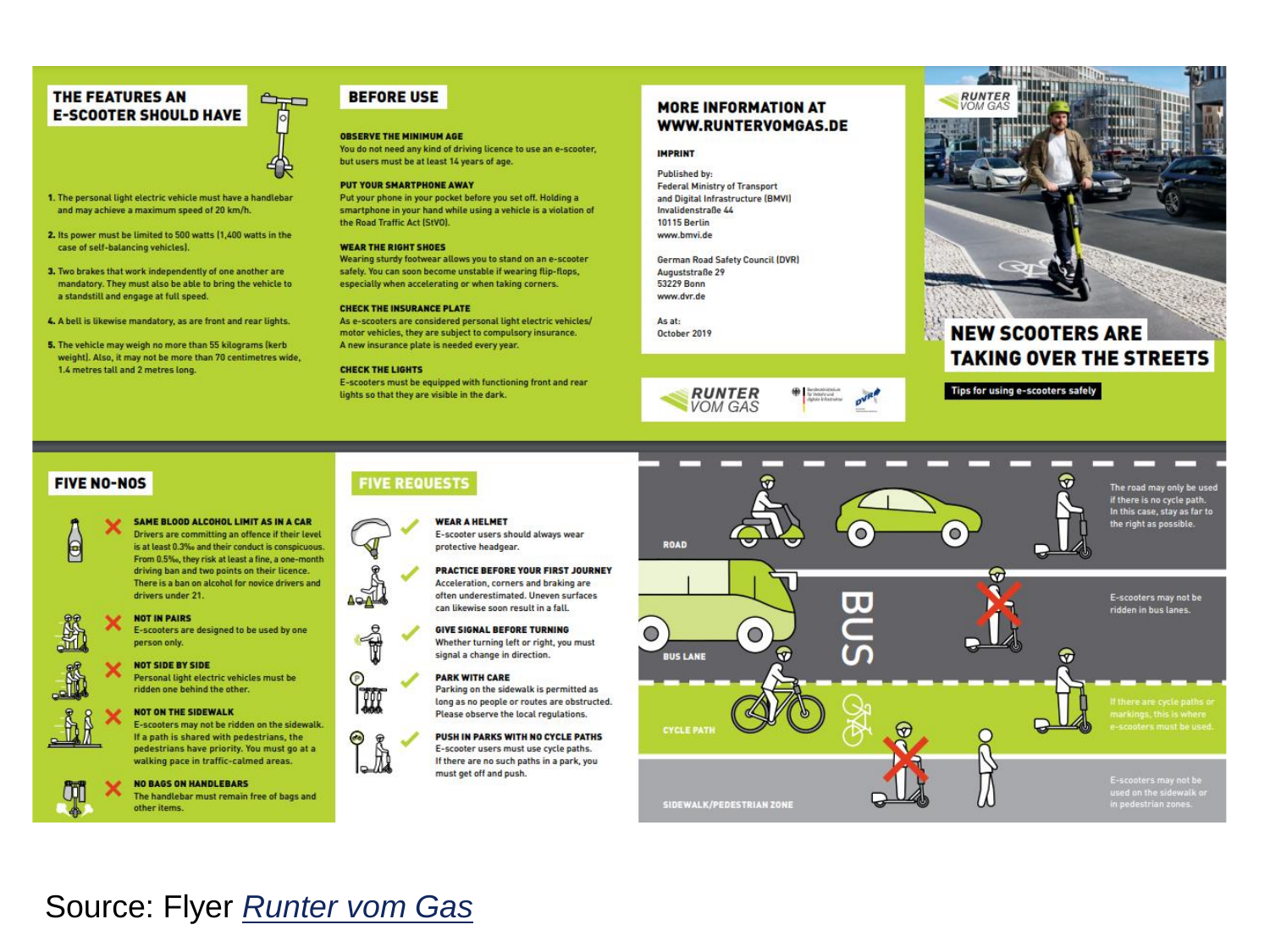# **Recommendations and suggestions I**

## **Vehicles/technology**

- o Reconsider mandatory indicators
- $\circ$  More reflective elements on the vehicles
- o Reconsider automatic speed limits for certain situations

## **Infrastructure**

- o Creating/improving safe cycling infrastructure
- o Setting up parking zones

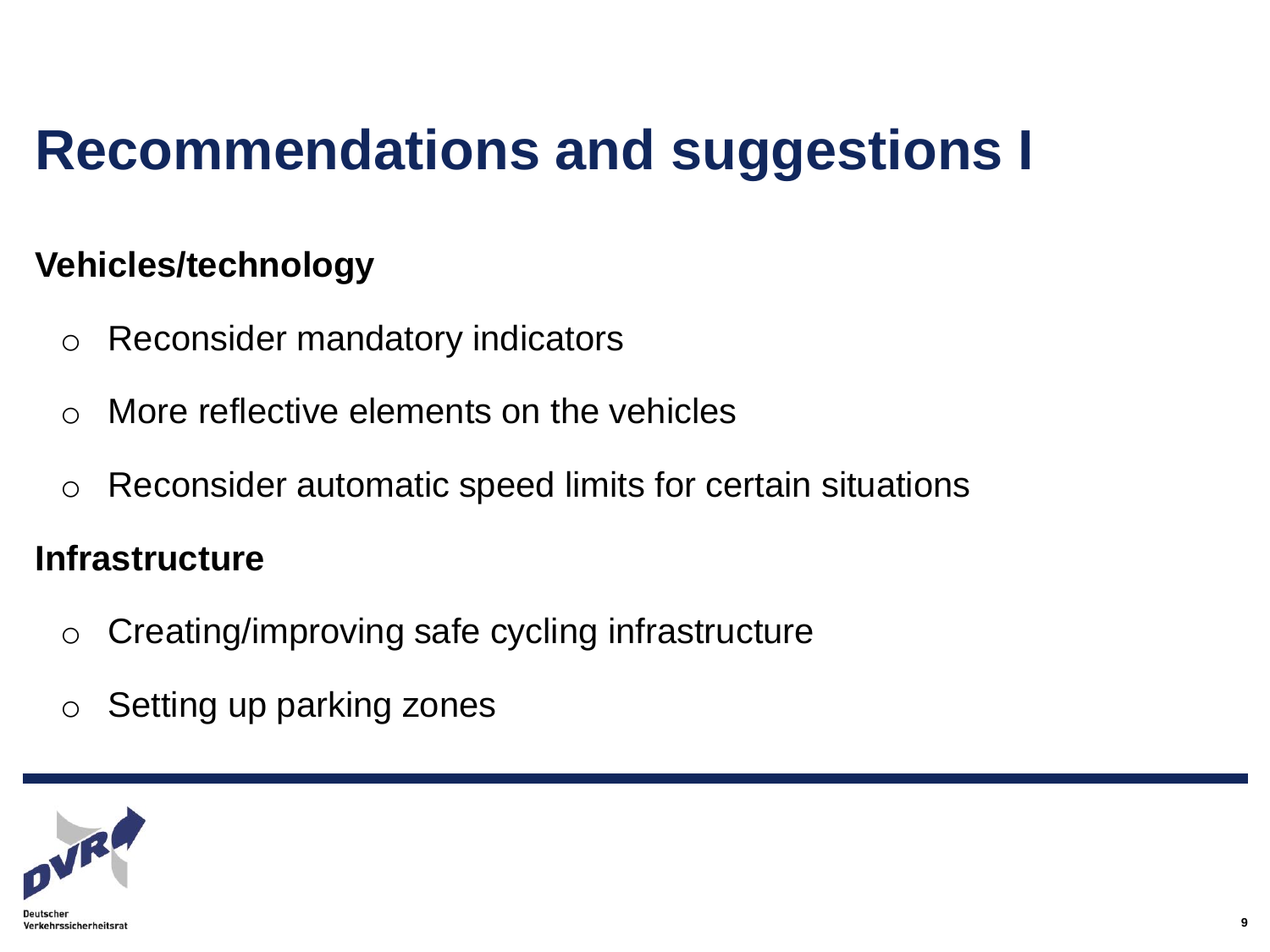# **Recommendations and suggestions II**

## **Behaviour**

- Minimum age 15 and mandatory permit
- Integrating a change of perspective in drivers' education
- Higher sanctions for riding on sidewalks

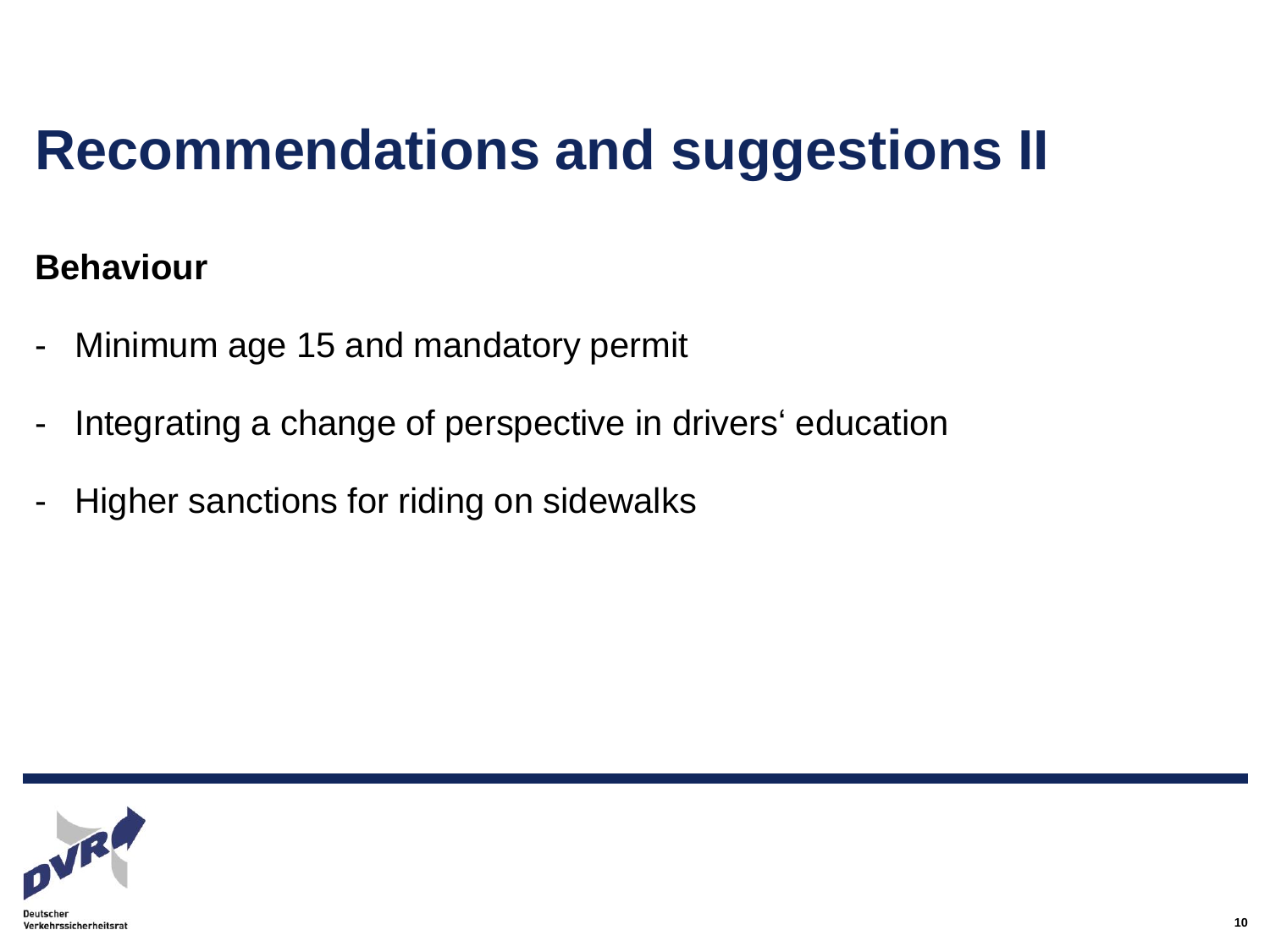# **Sources**

*German PLEV ordinance "Elektrokleinstfahrzeuge-Verordnung"* 

<https://www.gesetze-im-internet.de/ekfv/BJNR075610019.html>

*Picture, Gesamtverband der Deutschen Versicherungswirtschaft, Pressefoto* 

[https://www.gdv.de/resource/blob/56782/6f2b97cbde23b835004cf2fc757e67e3/e-scooter-medienfoto-](https://www.gdv.de/resource/blob/56782/6f2b97cbde23b835004cf2fc757e67e3/e-scooter-medienfoto-2020-2-download-data.jpg)2020-2-download-data.jpg

## *Accident Statistics, German Federal Statistical Office*

*- 2020:* https://www.destatis.de/DE/Themen/Gesellschaft-[Umwelt/Verkehrsunfaelle/Tabellen/sonderauswertung-unfaelle-e-scooter.xlsx?\\_\\_blob=publicationFile](https://www.destatis.de/DE/Themen/Gesellschaft-Umwelt/Verkehrsunfaelle/Tabellen/e-scooter.html?nn=211928#230602) 

*- 2021:* [https://www.destatis.de/DE/Themen/Gesellschaft-Umwelt/Verkehrsunfaelle/Tabellen/e](https://www.destatis.de/DE/Themen/Gesellschaft-Umwelt/Verkehrsunfaelle/Tabellen/e-scooter.html?nn=211928#230602)scooter.html?nn=211928#230602

## *Campaign Ride without risk!*

<https://www.dvr.de/praevention/kampagnen/roll-ohne-risiko>

## *DVR recommendations concerning e-scooters*

[https://assets.ctfassets.net/u6w11btvnp5g/6ychLQUMx3km9GoaxG3ojZ/cb3138d69c962ee633b5f263](https://assets.ctfassets.net/u6w11btvnp5g/6ychLQUMx3km9GoaxG3ojZ/cb3138d69c962ee633b5f26333d4193a/RvG_EScooter_Broschu__re_en.pdf) 33d4193a/RvG\_EScooter\_Broschu\_\_re\_en.pdf

<https://www.dvr.de/fileadmin/downloads/beschluesse/2019-elektrokleinstfahrzeuge.pdf>